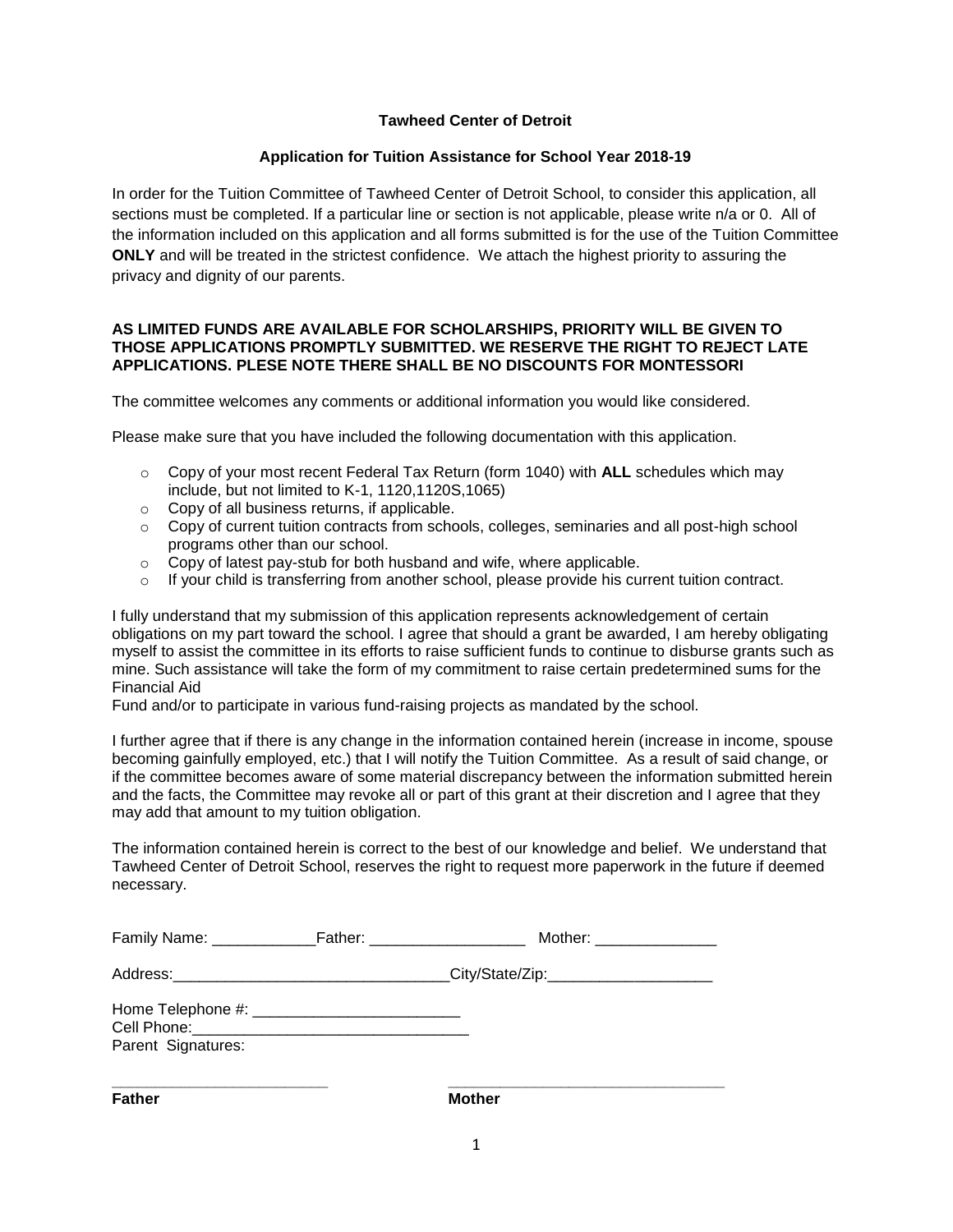# **I. FAMILY DATA**

# Married DDivorced C Separated C Widowed C

Total # of children in household: \_\_\_\_\_\_\_\_ Total # of married children: \_\_\_\_\_\_\_\_

Children to be enrolled at our school. How much tuition (include all fees) was charged for these children.

| <b>CHILD'S NAME</b> | <b>CURRENT GRADE</b> | <b>CURRENT FULL TUITION</b> |
|---------------------|----------------------|-----------------------------|
|                     |                      |                             |
|                     |                      |                             |
|                     |                      |                             |
|                     |                      |                             |
|                     |                      |                             |

## **Parent 1:**

| Business Phone: ______________________________Cell: ____________________________                                                                          |
|-----------------------------------------------------------------------------------------------------------------------------------------------------------|
| Do you own this business: $\Box$ yes $\Box$ no                                                                                                            |
| Is it? $\Box$ Corporation $\Box$ Partnership $\Box$ Other Entity $\Box$ Individual Proprietorship<br># of employees: <u>with the set of</u>               |
|                                                                                                                                                           |
| What does business make or sell?_________________________                                                                                                 |
| Do you work □ full time? □ part time? <u>__________</u> hours per week                                                                                    |
| Parent 2:                                                                                                                                                 |
|                                                                                                                                                           |
|                                                                                                                                                           |
|                                                                                                                                                           |
|                                                                                                                                                           |
|                                                                                                                                                           |
| Cell: ___________________________                                                                                                                         |
| Do you own this business: $\square$ yes $\square$ no<br>Is it? $\Box$ Corporation $\Box$ Partnership $\Box$ Other Entity $\Box$ Individual Proprietorship |
| # of employees:__________                                                                                                                                 |
|                                                                                                                                                           |
|                                                                                                                                                           |

Do you work  $\Box$  full time?  $\Box$  part time? \_\_\_\_\_\_\_\_\_\_\_\_\_\_hours per week

# **II. INCOME**

# *List all income on an annual basis, whether or not such income is taxable or appears on your tax return. (Attach W2 and Paystubs)*

|                             | Last Year | <b>Expected this Year</b> |
|-----------------------------|-----------|---------------------------|
| Father's Gross Income       |           |                           |
| Mother's Gross Income       |           |                           |
| Rental Income               |           |                           |
| Gain on sale of Investments |           |                           |